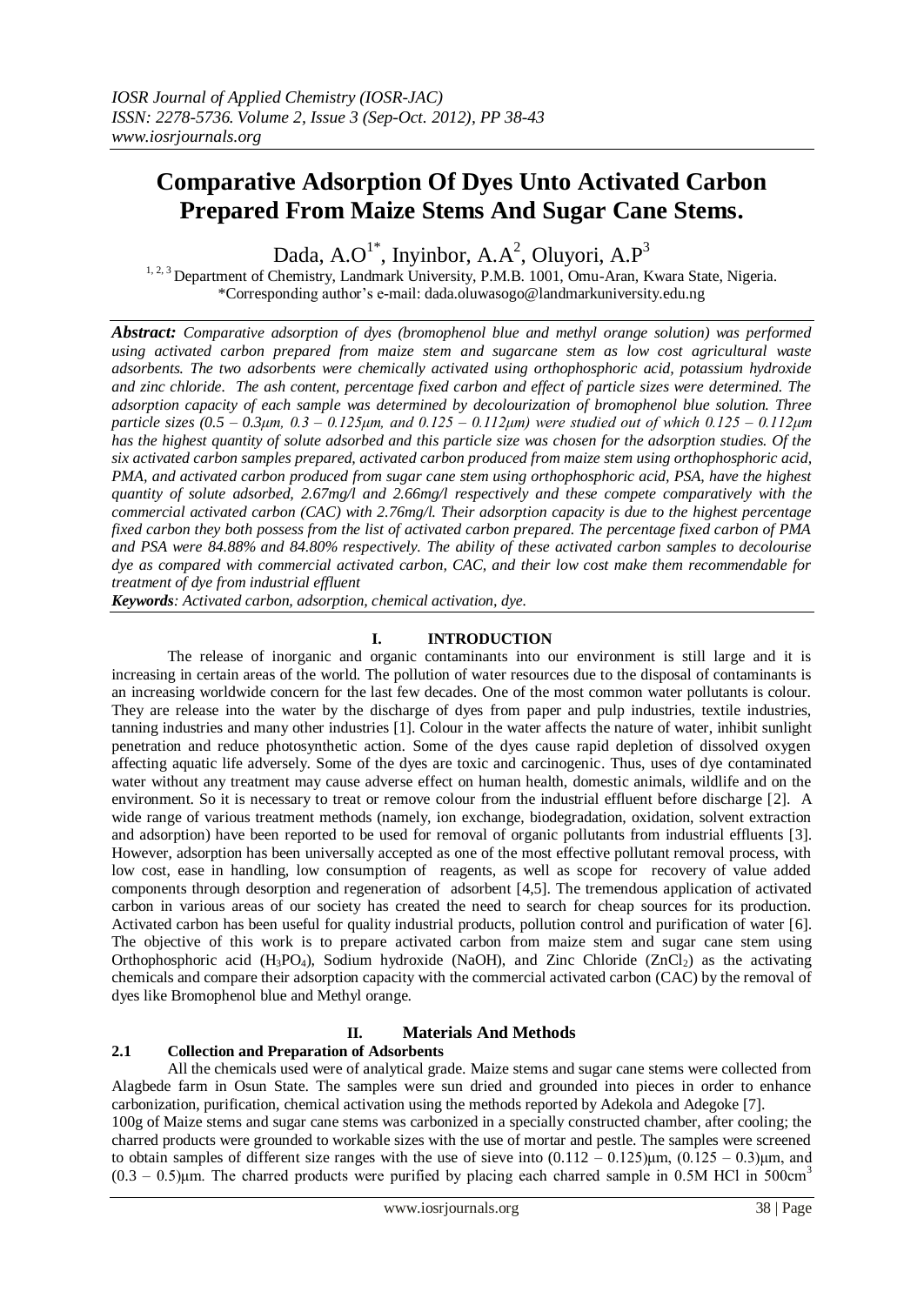beaker. The mixture was gently stirred and heated until evolution of gas stopped and the mixture formed a paste. The content was filtered and carbon residue was rinsed with de-ionized water until it was neutral to litmus paper. Chemical activation was done using different chemical reagents like  $H_3PO_4$ , KOH, ZnCl<sub>2</sub>. 25.0g sample of the purified carbon was put into a beaker containing  $500 \text{cm}^3$  of 1.0M H<sub>3</sub>PO<sub>4</sub>. The content was thoroughly mixed and heated until it formed a paste. This was transferred into crucible and placed in a muffle furnace fixed at 500°C for 2 hours. The activated sample was allowed to cool to room temperature after which it was washed with de-ionized water until the pH became neutral, the sample was then dried in an oven at about  $80^{\circ}C - 100^{\circ}C$ . The same procedure was repeated using 1.0M KOH and saturated solution of  $ZnCl<sub>2</sub> [8]$ .

## **2.2 Adsorbate**

Bromophenol Blue: The chemical name is 3', 3", 5', 5"-tetrabromophenolsulphonephthalein having the formula weight of 691.97g/mol. The transition interval is between pH of 3.0 (yellow) to pH of 4.6 (blue). Bromophenol blue was prepared from 0.1g of its salt which was dissolved in 50cm<sup>3</sup> of Alcohol and made up to 250cm<sup>3</sup>Methyl Orange: 4-(4-(dimethylamino)phenyl benzene sulphonic acid, sodium salt). Its molecular fomular is  $(CH_3)_2NC_6H_4N=C_6H_4SO_3N$ a with the formular weight of 327.34g/mol having the transition interval of pH 3.2 (red) to pH 4.4 (yellow). It was prepared by dissolving  $1.0g$  in  $1000 \text{cm}^3$  of  $\text{H}_2$ 0 [9].

## **2.3 Analyses of the Activated Carbon Samples**

The yield of carbonized product was determined from raw materials by weighing 100g of each of the raw materials and carbonized separately. The carbonized product was cooled to room temperature and weighed again. The process was repeated twice.

Ash content and percentage fixed carbon were determined on each sample of the activated carbon. From the previously dried sample of the activated carbon, the carbon content was determined by igniting a carefully weighed 2.0g sample of activated carbon in a hot bunsen burner flame and cooled on a desiccator. The crucible containing the ignited carbon was placed in a muffle furnace at  $900^{\circ}$ C for three hours. After heating, the crucible was allowed to cool to room temperature. The cycle of heating in the furnace, cooling and weighing was repeated three times for each samples. The percentage ash content was first determined and the percentage fixed carbon was deduced from it [7,8]. From the weight loss, the percentage ash content was calculated. The percentage fixed carbon was also calculated [10].

The effect of particle sizes on activated carbon"s adsorption ability was done using different particle sizes ranging from  $(0.112 - 0.125) \mu m$ ,  $(0.125 - 0.3) \mu m$ , and  $(0.3 - 0.5) \mu m$ . Sample activated with orthophosphoric acid were chosen for this determination because it has the highest percentage fixed carbon. 0.1g of each of these ranges of particle sizes were weighed and put in conical flask. The flask containing 100cm<sup>3</sup> of bromophenol blue solution of 20mg/l was covered with rubber stoppers. The mixture was shaken vigorously and continuously on mechanical shaker for three hour. The mixture was then filtered and the absorbance of the filtrate measured at the predetermined wavelength for bromophenol blue using UV–Vis spectrophotometer. Absorbance and Concentration were determined from the calibration graph. The same procedure was followed for the remaining samples of the activated carbon treated with solution of  $1M H_3PO_4$  [8]. Adsorption of bromophenol blue and methyl orange on activated carbon was carried out. The samples of activated carbon with particle size (0.112-0.125)μm weighing 0.1g was measured in each case and was added to 100cm<sup>3</sup> of solution containing 20mg/l and 30mg/l concentrations of bromophenol blue and methyl orange which were chosen for the determination respectively. The mixture and rubber stopper was shaken vigorously and continuously on a shaker for about three hour. The filtrate after adsorption was measured at the predetermined wavelength of 625nm and 490nm for Bromophenol blue and Methylorange solutions at 10nm and 5nm intervals respectively using UV–Vis spectrophotometer. The residual concentration of the filtrate was then determined. The extent of adsorption and the amount of substance adsorbed were gotten and this was repeated for the remaining samples of activated carbon [8].

## **III. Results And Discussion**

# 3.1 Percentage Yield of the Carbonized Product

Six different activated carbons were prepared from maize and sugarcane stems using  $H_3PO_4$ , ZnCl<sub>2</sub> and KOH as activating agents and they were identified as follows;  $H_3PO_4$  activated maize stem carbon (PMA),  $ZnCl<sub>2</sub>$  activated maize stem carbon (ZMA), KOH activated maize stem carbon (KMA),  $H<sub>3</sub>PO<sub>4</sub>$  activated sugarcane stem carbon (PSA), ZnCl<sub>2</sub> activated sugarcane stem carbon (ZSA), KOH activated sugarcane stem carbon (KSA). Commercial activated charcoal (CAC) was used as control. The percentage yield of carbonized product is given in table 1 below: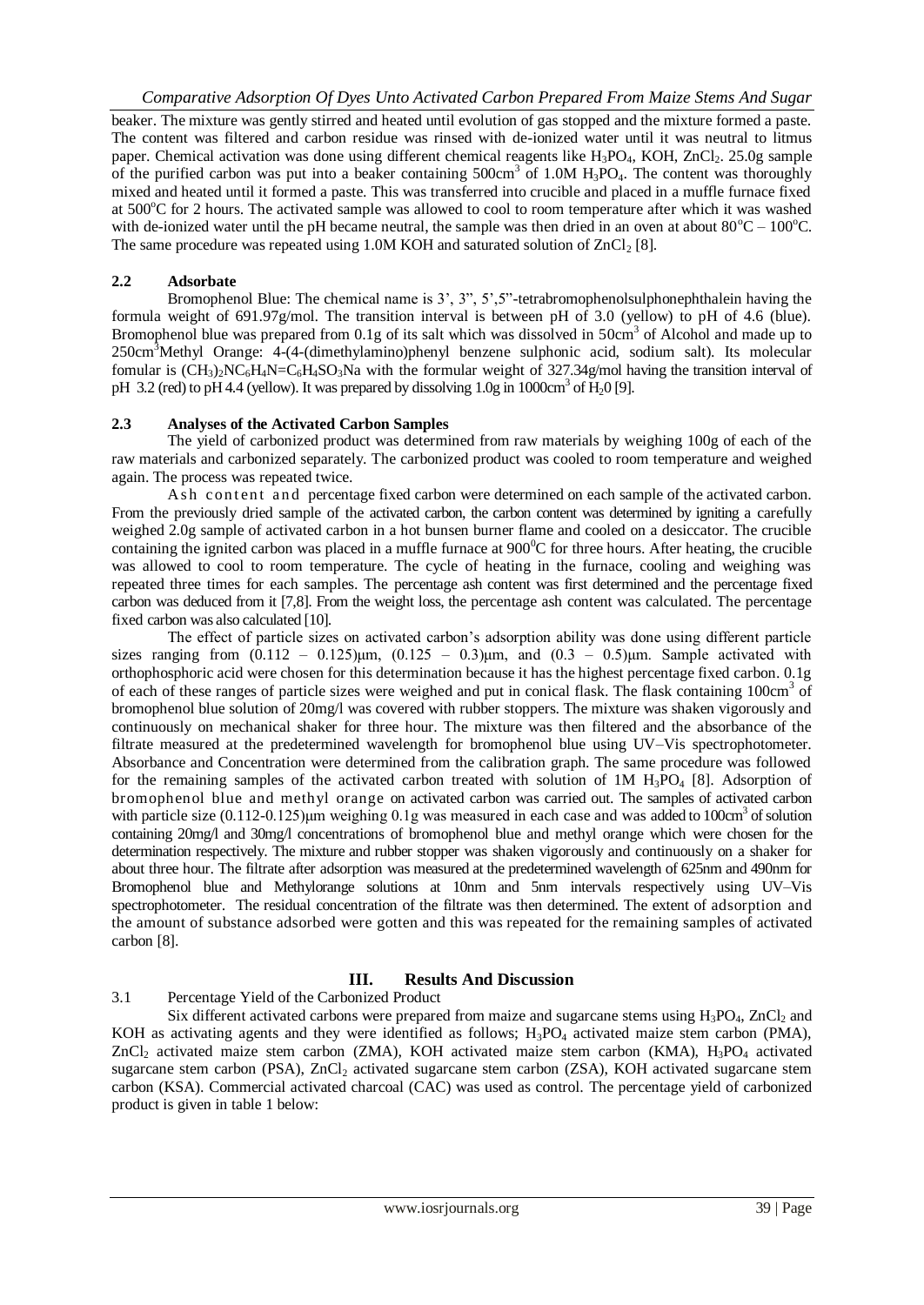|                 | Table 1: The percentage yield of Carbonized product |                  |                      |                |  |
|-----------------|-----------------------------------------------------|------------------|----------------------|----------------|--|
| Raw Material    | Weight before Carbonization                         | Weight after     | Percentage Yield (%) | Average $(\%)$ |  |
|                 | (g)                                                 | Carbonization(g) |                      |                |  |
| Maize stem      | 100                                                 | 24.80            | 24.80                | 25.80          |  |
|                 | 100                                                 | 26.80            | 26.80                |                |  |
| Sugar cane stem | 100                                                 | 23.66            | 23.66                |                |  |
|                 | 100                                                 | 23.80            | 23.80                | 23.73          |  |

### **3.2 SPECTRA AND STANDARD CALIBRATION GRAPHS FOR THE BROMOPHENOL BLUE AND METHYL ORANGE SOLUTIONS**

The spectra of bromophenol blue and methyl orange solutions are shown in fig 1 and 2 respectively and the wavelength corresponding to the maximum absorbance for these dye solutions was found to be 615nm and 490nm for bromophenol blue and methyl orange respectively. The wavelength for bromophenol blue and methyl orange nearly correspond to the wavelength of methylene blue and methyl red in the work done reported in the literature[6,8]. In the research, carried out by odebunmi and okeola, 2001, maximum wavelength ( $\lambda_{\text{max}}$ ) for methylene blue was found to be 630nm and this is nearly the same with that of bromophenol blue at 625nm.



# **3.3 THE STANDARD CALIBRATION GRAPH**

The standard calibration graph for Bromophenol blue and Methyl orange respectively were presented in fig. 3 and 4.



## **3.4 EFFECT OF THE PARTICLE SIZE ON THE ADSORPTION CAPACITY OF ACTIVATED CARBON**

Different particle sizes were used to determine the adsorption capacity of activated carbon. The samples of activated carbon activated with orthophosphoric acid were selected for this determination. More so, Bromophenol blue solution was chosen to carry out this determination and the result was presented in form of bar charts. The particle sizes used for this adsorption are  $(0.112-0.125)$ μm,  $(0.125-0.30)$  μm and  $(0.3-0.5)$  μm. The results are given in table 2 and the pictorial representation is shown on fig 5. From the result, it was observed that the higher the surface area, the higher the quantity of solute adsorbed. This observation correlates with that of Duff and Ross[11] in a related work on the effect of adsorbent particle sizes on the adsorption capacity of activated carbon. This indicates that adsorption capacity of the activated carbon decreases with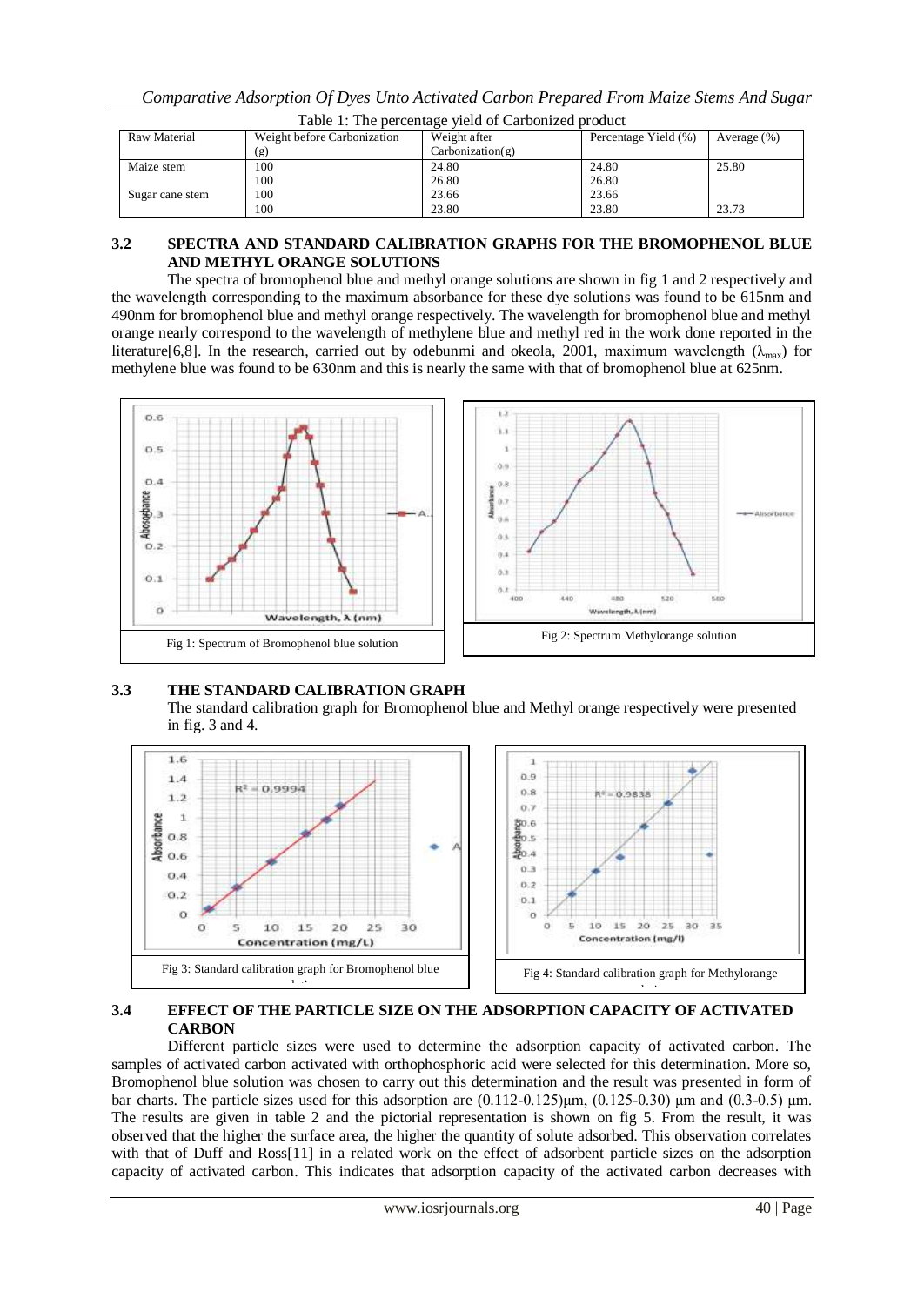increase in the particle sizes as well as increase in the surface area as follows (0.112-0.125)μm>(0.125-  $0.3$ ) $\mu$ m> $(0.3-0.5)$  $\mu$ m.

Table 2: The Effect of the Particle Size on the Ability of Activated Carbon to Decolourise Bromophenol Blue Solution

| Particle sizes of samples of<br>activated carbon | Absorbance of<br>decolourized solution | Concentration of<br>decolourized solution | Quantity of<br>solute adsorbed |  |
|--------------------------------------------------|----------------------------------------|-------------------------------------------|--------------------------------|--|
| (um)                                             | $(\pm 0.001)$                          | $(\pm 0.01$ mg/l)                         | $(\pm 0.1$ mg)                 |  |
| <b>PMA</b>                                       |                                        |                                           |                                |  |
| $0.5 - 0.3$                                      | 0.396                                  | 7.01                                      | 1.30                           |  |
| $0.3 - 0.125$                                    | 0.191                                  | 3.04                                      | 1.70                           |  |
| $0.125 - 0.112$                                  | 0.148                                  | 2.04                                      | 1.80                           |  |
|                                                  |                                        |                                           |                                |  |
| $\frac{\text{PSA}}{\text{0.5-0.3}}$              | 0.464                                  | 8.04                                      | 1.20                           |  |
| $0.3 - 0.125$                                    | 0.242                                  | 4.04                                      | 1.60                           |  |
| $0.125 - 0.112$                                  | 0.158                                  | 2.08                                      | 1.79                           |  |



## **3.5 ADSORPTION OF BROMOPHENOL BLUE SOLUTION ONTO SAMPLES OF ACTIVATED CARBON**

The result of adsorption characteristics of activated carbon are shown in the table 3. Due to the adsorption ability of each activated carbon samples, decolourisation was effected in all the coloured solution prepared at different concentrations. The concentrations used for this analysis are 20mg/l and 30mg/l for Bromophenol blue and Methyl orange solution respectively. Samples of activated carbon with particle size (0.125-0.112)μm was chosen for this adsorption study. The results are interpreted in form of bar charts in the figure 6 and 7 below:

| Samples of activated | Adsorbance of decolourized | Concentration of           | Quantity of solute adsorbed ( |
|----------------------|----------------------------|----------------------------|-------------------------------|
| carbon               | solution $(\pm 0.001)$     | decolourized               | $\pm 0.1$ mg)                 |
|                      |                            | Solution $(\pm 0.01$ mg/l) |                               |
| PMA                  | 0.150                      | 1.0875                     | 1.89                          |
| ZMA                  | 0.220                      | 4.0375                     | 1.59                          |
| KMA                  | 0.298                      | 5.0375                     | 1.49                          |
| <b>PSA</b>           | 0.154                      | 2.0625                     | 1.79                          |
| <b>ZSA</b>           | 1.090                      | 19.0625                    | 0.084                         |
| <b>KSA</b>           | 1.015                      | 18.0125                    | 0.20                          |
| CAC                  | 0.085                      | 1.0333                     | 1.90                          |

Table 3: Adsorption of bromophenol blue solution onto samples of activated carbon

The calculation of quantity of solute adsorbed is thus:

$$
Q = \frac{V(C_i - C_f)mg/cm^3}{1000} \tag{12}
$$

 $C_i$  is the initial concentration before the adsorption and  $C_f$  is the final concentration after adsorption e.g for PMA of  $(0.125-0.112)$ μm particles size ranges. C<sub>i</sub> = 20mg/l for bromophenol blue C<sub>f</sub> = 1.0875mg/l determined from the graph

 $V = 100 \text{cm}^3$  (Volume of the solution prepared from the stock solution).

$$
\therefore Q = \frac{100(20 - 1.0875)mg/cm^3}{1000} = 1.89mg
$$

This calculation is repeated for all the remaining quantities of solute adsorbed.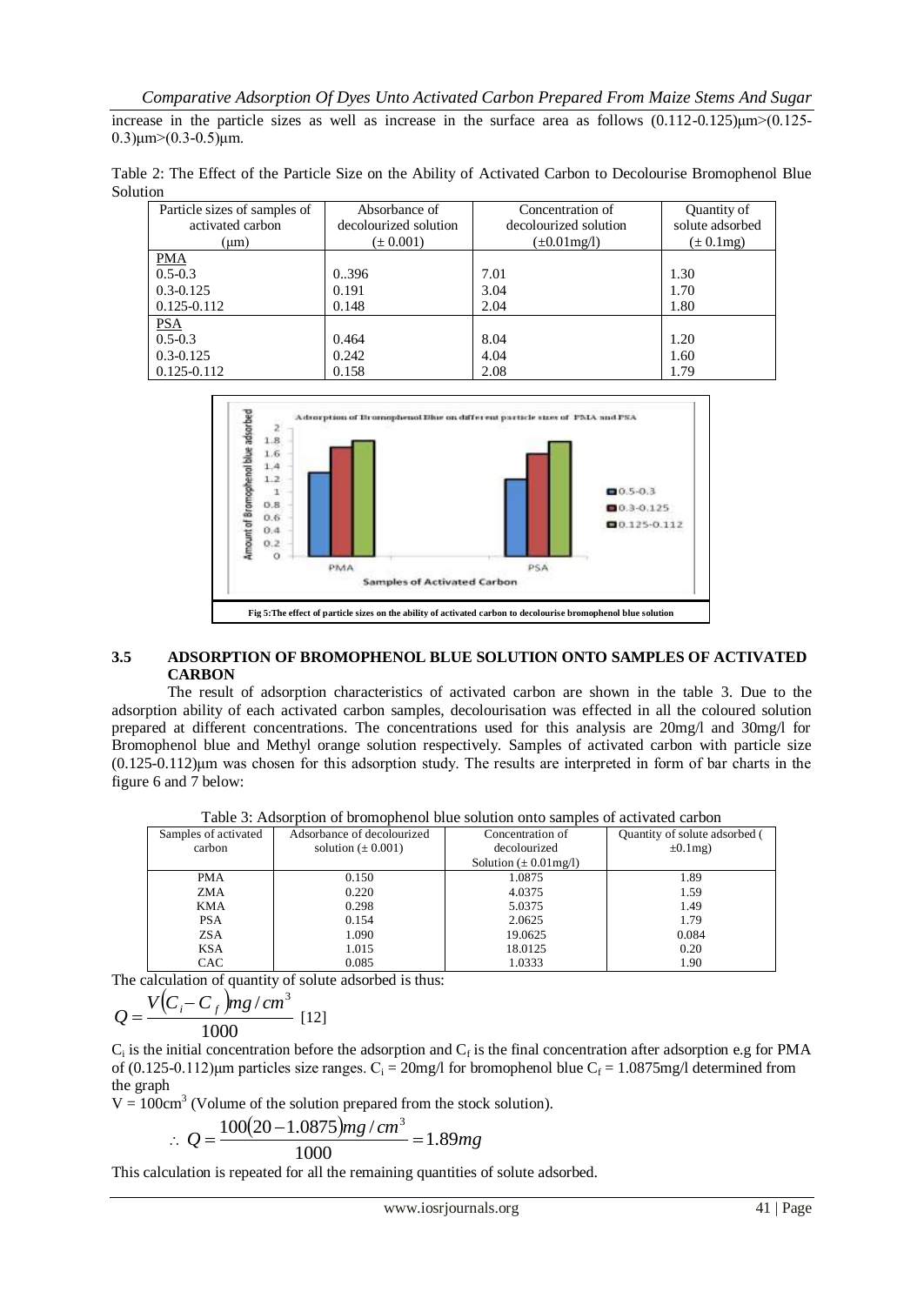From table 5 and figure 6 it was observed that maize stem activated with orthophosphoric acid almost showed the same quantity of solute adsorbed with commercial activated carbon, CAC. The decreasing order of adsorption of solute are:

- i. PMA>ZMA>KMA
- ii. PSA>KSA>ZSA

Samples with the same activating reagents follow the trend:

i. KMA>KSA

ii. ZMA>ZSA while PMA and PSA relatively had the same adsorptive capacity.

Samples of activated carbon produced with orthophosphoric acid as the activating reagent was observed to have the highest adsorption capacity in Bromophenol blue and this shows that orthophosphoric is the best activating agent suitable for Bromophenol blue decolourisation.

#### **3.6 DECOLOURIZATION CHARACTERISTIC IN METHYL ORANGE SOLUTION**

The results of adsorption ability of the activated carbon samples in methyl orange are given in table 4 and it was interpreted as bar charts in figure 7. The concentration of methyl orange solution used is 30mg/L

Table 4: Adsorption of Methyl Orange Solution onto samples of activated carbon

| Samples of activated carbon | Adsorbance of          | Concentration of      | Quantity of Solute |  |  |
|-----------------------------|------------------------|-----------------------|--------------------|--|--|
| analyzed                    | Decolourized           | Decolourized Solution | Adsorbed           |  |  |
|                             | Solution $(\pm 0.001)$ | $(\pm 0.01$ mg/L)     | $\pm 0.1$ mg)      |  |  |
| <b>PMA</b>                  | 0.094                  | 3.25                  | 2.67               |  |  |
| ZMA                         | 0.201                  | 6.45                  | 2.35               |  |  |
| <b>KMA</b>                  | 0.700                  | 24.125                | 0.59               |  |  |
| <b>PSA</b>                  | 0.106                  | 3.375                 | 2.66               |  |  |
| <b>ZSA</b>                  | 0.118                  | 4.125                 | 2.58               |  |  |
| <b>KSA</b>                  | 0.141                  | 5.00                  | 2.5                |  |  |
| <b>CAC</b>                  | 0.080                  | 2.375                 | 2.76               |  |  |

The quantities of solute adsorbed in methylorange is calculated using the same approach used in the adsorption of bromophenol blue.



From the data in table 6 and figure 7, the decolourization characteristics of different activated carbon samples was shown by the adsorption of the methyl orange solution. The trend is as follows:

## i. PMA>ZMA>KMA

#### ii.PSA>ZSA> KSA

In the above trend, PMA and PSA had the highest adsorption capacity among the activated carbon prepared from the same raw agricultural waste. However, this compared favourably with commercial activated charcoal (CAC).

#### **3.7 DETERMINATION OF ASH CONTENT AND PERCENTAGE FIXED CARBON**

The results of ash content analysis is presented in tables 5 and 6 and these tables portrayed the values of percentage ash and the percentage fixed carbon for the samples of activated carbon.

| Table 5: Percentage ash and percentage fixed carbon of the activation carbon |                            |                    |           |                |  |  |
|------------------------------------------------------------------------------|----------------------------|--------------------|-----------|----------------|--|--|
|                                                                              | (initial weight $= 2.5g$ ) |                    |           |                |  |  |
| Sample                                                                       | Weight of                  | Weight of ash      | Weight of | Percentage ash |  |  |
|                                                                              | crucibles                  | $+$ crucible $(g)$ | ash(g)    | (% )           |  |  |
|                                                                              | (g)                        |                    |           |                |  |  |
| <b>PMA</b>                                                                   | 56.00                      | 56.37              | 0.1512    | 15.12          |  |  |
| <b>KMA</b>                                                                   | 20.73                      | 21.11              | 0.152     | 15.2           |  |  |
| ZM A                                                                         | 56.0                       | 56.385             | 0.154     | 15.4           |  |  |
| <b>PSA</b>                                                                   | 20.73                      | 21.11              | 0.15      | 15.2           |  |  |
| <b>KSA</b>                                                                   | 10.74                      | 11.14              | 0.16      | 16.0           |  |  |
| ZS A                                                                         | 15.8                       | 16.22              | 0.168     | 16.8           |  |  |

|  |  |  |  |  | . |  |
|--|--|--|--|--|---|--|
|  |  |  |  |  |   |  |
|  |  |  |  |  |   |  |

www.iosrjournals.org 42 | Page